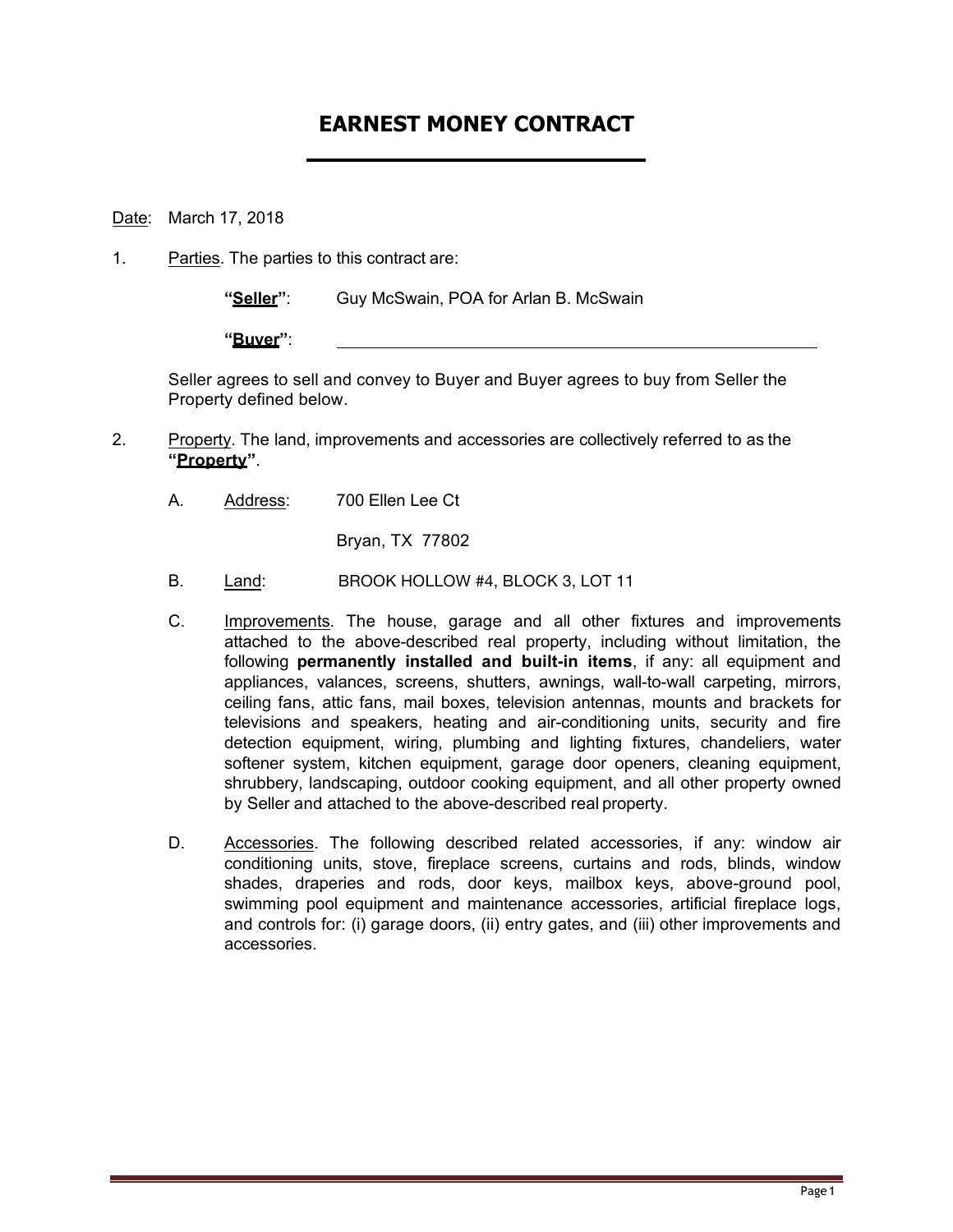- E. Exclusions. The following improvements and accessories will be retained by Seller and must be removed prior to delivery of closing:
- 3. Sales/Purchase Price. The total sales/purchase price is \$ payable to Seller in cash or immediately available funds at closing.
- 4. License Holder Disclosure. Texas law requires a real estate license holder who is a party to a transaction or acting on behalf of a spouse, parent, child, business entity in which the license holder owns more than 10.00%, or a trust for which the license holder acts as a trustee or of which the license holder or the license holder's spouse, parent or child is a beneficiary, to notify the other party in writing before entering into a contract of sale. Disclose if applicable:
- 5. Earnest Money. Upon the execution of this Contract by all parties, as a condition precedent to the enforcement of this Contract, Buyer shall deposit \$ **(the "Earnest Money")** in immediately available funds with the Title Company. The Title Company is not required to deposit the Earnest Money in an interest bearing account. At closing, the Earnest Money will be applied to the sales/purchase price.
- 6. Title Company. The name and contact information for the Title Companyare:

| Name:          | <b>University Title</b>   |  |
|----------------|---------------------------|--|
| Address:       | 1021 University Dr. E     |  |
|                | College Station, TX 77840 |  |
| Telephone No.: | 979-260-9818              |  |
| Fax No.:       | 866-390-3080              |  |

Closing Agent:

Closing Agent's email address:

- 7. Closing Date. Closing will be on or before April 17, 2018, at the office of the Title Company.
- 8. Title Commitment. If a title insurance commitment covering the Property **("Commitment")**  is available on the date of this Contract, Buyer acknowledges receipt of the Commitment. Buyer will accept title to the Property as shown in the Commitment. All exceptions to title shown on Schedule B to the Commitment are **"Permitted Exceptions"**. On or before closing, all exceptions to title in Schedule C to the Commitment applicable to Seller will be satisfied by Seller so that they are not exceptions to title in the Title Policy (defined below).

If a Commitment is not available on the date of this Contract, Seller will cause the Title Company to issue a Commitment as soon as possible and send it to Buyer at Buyer's address set forth below.

.

.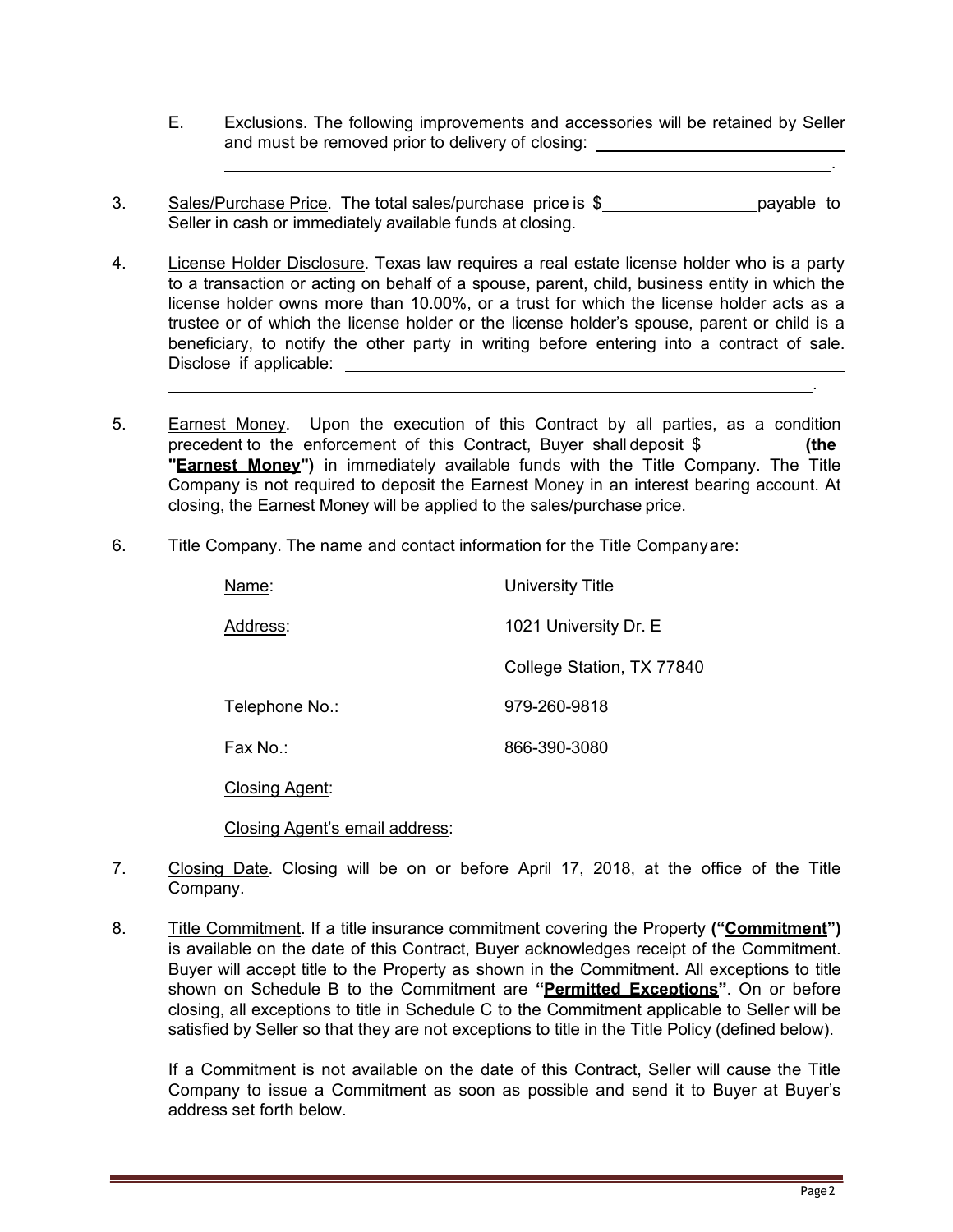- 9. Objections. If the Commitment is not available on the date hereof, within five days after Buyer receives the Commitment, Buyer may object in writing to defects, exceptions, or encumbrances to title shown in the Commitment other than the following items **(the "Permitted Exceptions")**:
	- (a) The promulgated exclusions *(including existing building and zoning ordinances)*.
	- (b) Restrictive covenants common to the platted subdivision in which the Property is located.
	- (c) The standard printed exception for standby fees, taxes and assessments.
	- (d) Utility easements created by the dedication deed or plat of the subdivision in which the Property is located.
	- (e) The standard printed exception as to marital rights.
	- (f) The standard printed exception as to waters, tidelands, beaches, streams, and related matters.
	- (g) The standard printed exception as to discrepancies, conflicts, shortages in area or boundary lines, encroachments or protrusions, or overlapping improvements.
	- (h) All oil, gas, and other minerals not owned by Seller.

Provided Seller is not obligated to incur any expense, Seller shall cure the timely objections of Buyer within 15 days after Seller receives the objections and the Closing Date will be extended as necessary. If objections are not cured within such 15-day period, this Contract will terminate and the Earnest Money will be refunded to Buyer unless Buyer waives the objections.

- 10. Title Insurance. Buyer will pay the cost of an owner policy of title insurance **(the "Title Policy"**) issued by the Title Company in the amount of the sales/purchase price dated at or after closing, insuring Buyer against loss under the provisions of the Title Policy subject to the Permitted Exceptions.
- 11. Deed. At closing, Seller will convey the Property to Buyer by a special warranty deed subject to the Permitted Exceptions.
- 12. Seller's Closing Costs. Seller shall pay the following closing costs: (i) preparation of special warranty deed, (ii) title curative costs, (iii) tax certificates, (iv) one-half of the escrow fees, (v) Seller's attorney's fees, and (vi) other expenses provided herein.
- 13. Buyer's Closing Costs. Buyer shall pay the following closing costs: (i) one-half of the escrow fees, (ii) recording special warranty deed, (iii) Buyer's attorney's fees, and (iv) other expenses provided herein.
- 14. Prorations. Taxes for the current year, interest, maintenance fees, and assessments will be prorated through the Closing Date. The tax proration may be calculated taking into consideration any change in exemptions that will affect the current year's taxes. If taxes for the current year vary from the amount prorated at closing, the parties shall adjust the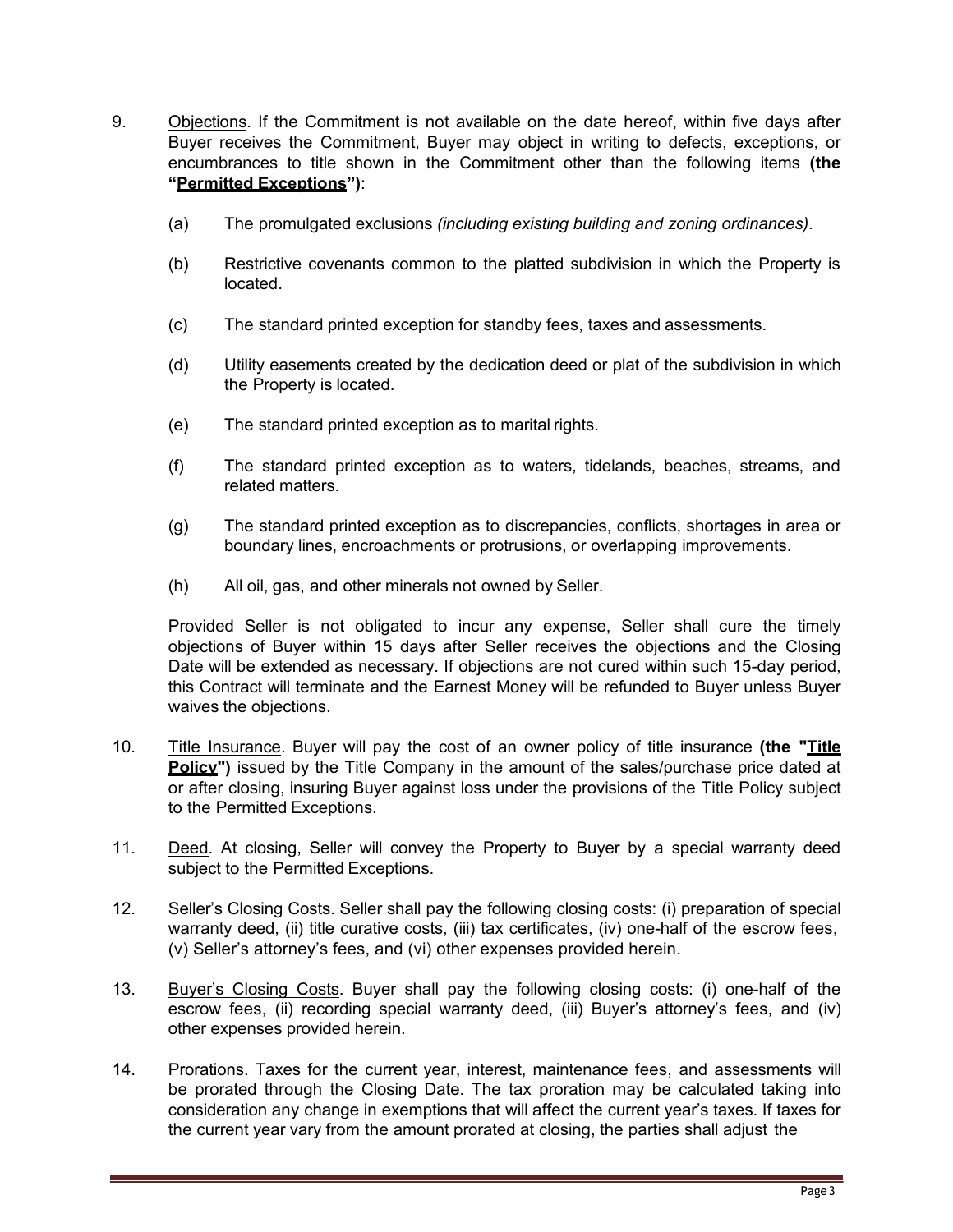prorations when tax statements for the current year are available. If taxes are not paid at or prior to closing, Buyer shall pay taxes for the current year.

- 15. Casualty Loss. If any part of the Property is damaged or destroyed by fire or other casualty after the effective date of this Contract, Seller shall restore the Property to its previous condition as soon as reasonably possible, but in any event by the Closing Date. If Seller fails to do so due to factors beyond Seller's control, Buyer may (a) terminate this Contract and the Earnest Money will be refunded to Buyer, (b) extend the time for performance up to 15 days and the Closing Date will be extended as necessary or (c) accept the Property in its damaged condition with an assignment of insurance proceeds, if permitted by Seller's insurance carrier, and receive credit from Seller at closing in the amount of the deductible under the insurance policy. Seller's obligations under this paragraph are independent of any other obligations of Seller under this Contract.
- 16. Escrow. The Title Company (i) is not a party to this Contract and does not assume or have any liability for performance or non-performance of any party to this Contract and (ii) has the right to require from all parties a written release of liability of the Title Company which authorizes the disbursement of the Earnest Money. If any party unreasonably fails to deliver promptly the document described in (ii) above, that party will be liable for attorney's fees. If Seller is entitled to the Earnest Money, it will be disbursed as provided herein. If Buyer is entitled to the Earnest Money, it will be reduced by the amount of any actual expenses incurred on behalf of Buyer, and the Title Company will pay the same to the creditors entitled thereto.
- 17. Auctioneer's Commission. Holub Real Estate, LLC, a Texas limited liability company, served as the auctioneer and real estate broker **("Auctioneer")** and has conducted the auction to sell the Property. Seller shall pay Auctioneer, in Comal County, Texas, a commission as set forth in a separate agreement. The Title Company is authorized to disburse Auctioneer's fee from Seller's funds.
- 18. Seller's Remedies. If Buyer fails to comply with this Contract, Buyer will be in default and Seller may either:
	- (a) terminate this Contract and receive the Earnest Money as liquidated damages, thereby releasing all parties from this Contract, but the Earnest Money will (i) be applied first to pay the cost of advertising and direct expenses incurred in connection with the auction and (ii) the balance, if any, be disbursed one-half to Auctioneer and one-half to Seller, and there will be no further obligation to be borne, performed, or enforced by any party hereto; or,
	- (b) enforce specific performance hereof; or,
	- (c) seek other relief as may be provided by law.
- 19. Buyer's Remedies. If Seller fails to comply with this Contract, Seller will be in default and Buyer may either:
	- (a) terminate this Contract and receive the Earnest Money as liquidated damages, thereby releasing all parties from this Contract; or,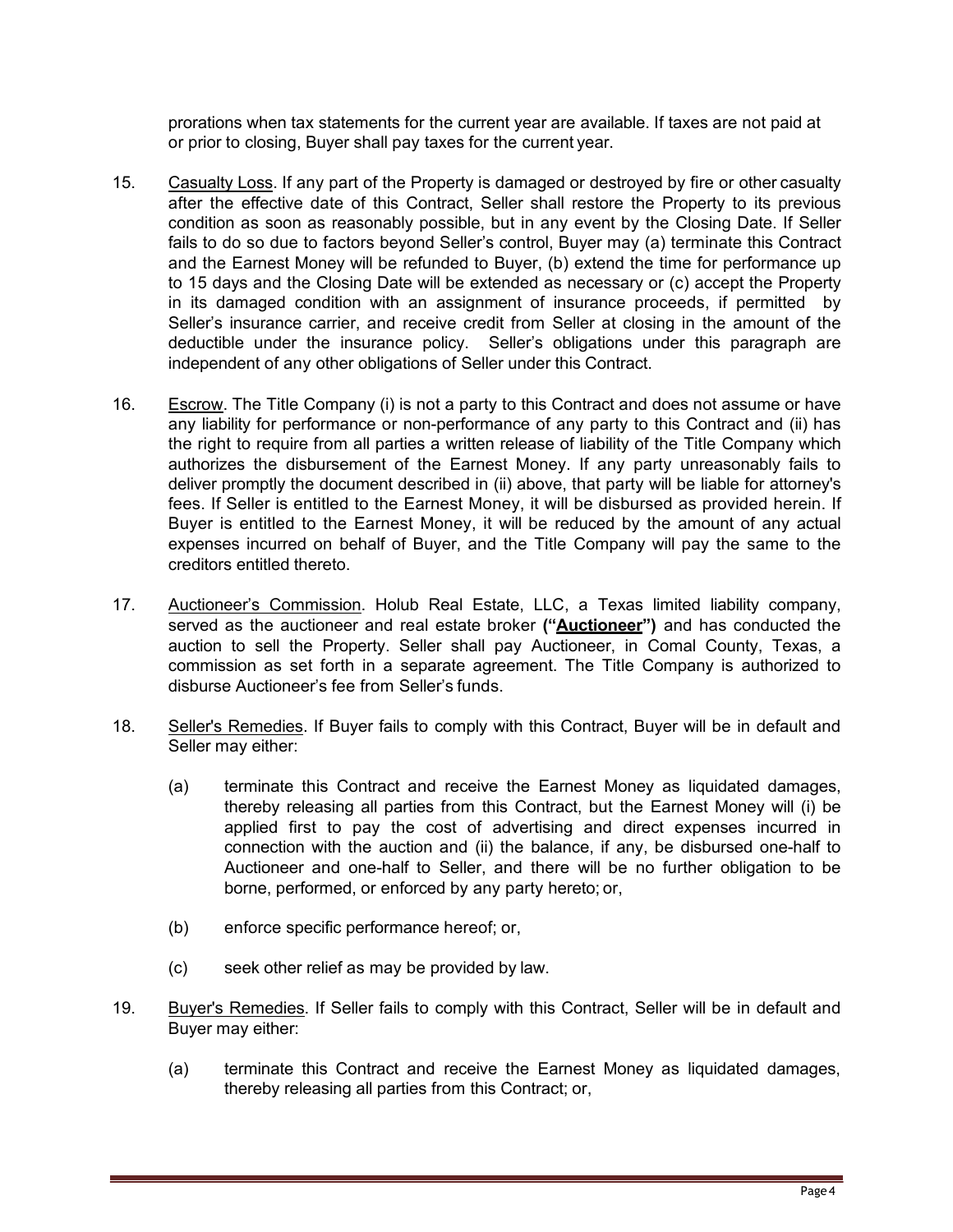- (b) enforce specific performance hereof; or,
- (c) seek other relief as may be provided by law.
- 20. Notice to Buyer. According to the terms of the Real Estate License Act of Texas, Buyer is advised by Auctioneer that Buyer should have the abstract covering the Property examined by an attorney of Buyer's selection, or be furnished with or obtain an owner policy of title insurance.
- 21. Annexation. If the Property is located outside the limits of a municipality, Seller notifies Buyer under §5.011, Texas Property Code, that the Property may now or later be included in the extraterritorial jurisdiction of a municipality and may now or later be subject annexation by the municipality. Each municipality maintains a map that depicts its boundaries and extraterritorial jurisdiction. To determine if the Property is located within an extraterritorial jurisdiction, contact all municipalities located in the general proximity of the Property for further information.
- 22. Notice of Additional Tax Liability. Pursuant to §5.010 of the Texas Property Code, Seller gives Buyer the following notice:

## **NOTICE REGARDING POSSIBLE LIABILITY FOR ADDITIONAL TAXES.**

**If for the current ad valorem tax year the taxable value of the land that is the subject of this Contract is determined by a special appraisal method that allows for appraisal of the land at less than its market value, the person to whom the land is transferred may not be allowed to qualify the land for that special appraisal in a subsequent tax year and the land may then be appraised at its full market value. In addition, the transfer of the land or a subsequent change in the use of the land may result in the imposition of an additional tax plus interest as a penalty for the transfer or the change in the use of the land. The taxable value of the land and the applicable method of appraisal for the current tax year is public information and may be obtained from the tax appraisal district established for the county in which the land is located.**

- 23. Notice of Membership in Property Owners Association. If the Property is located in a subdivision which has mandatory membership in a property owners association before bidding on the Property, Buyer is advised that under:
	- **(a)** Section 5.012, Texas Property Code, Buyer will be obligated to be a member of the property owners association. The information concerning the property owners association restrictive covenants governing the use and occupancy of the Property and all dedicatory instruments governing the establishment, maintenance, or operation of the residential community are available to Buyer either (i) on the Auctioneer's website or (ii) in the real property records of the county in which the Property is located. Copies of such documents may be obtained from the county clerk. Buyer acknowledges receipt and review of the documents concerning the property owners association. **Buyer is obligated to pay assessments to the property owners association. The amount of the assessments is subject to change. Your failure to pay the assessments could result in enforcement of the association's lien on and the foreclosure of the Property.**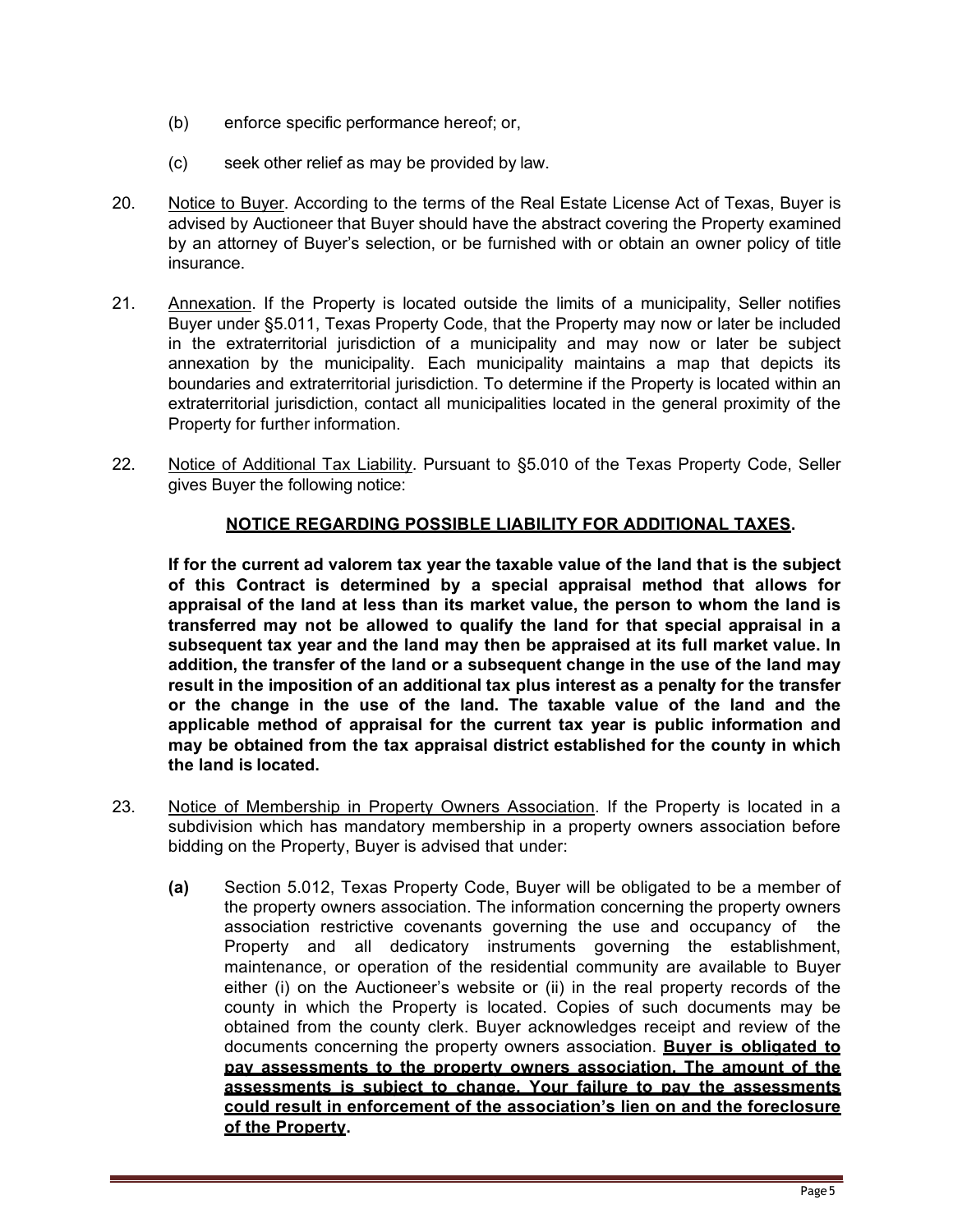- (b) Section 207.003, Texas Property Code, Buyer acknowledges that Buyer has either received or reviewed, on the Auctioneer's website, documents that govern the establishment, maintenance, or operation of a subdivision, including, but not limited to, restrictions, bylaws, rules and regulations, and a resale certificate from a property owners association. A resale certificate contains information including, but not limited to, statements specifying the amount and frequency of regular assessments and the style and cause number of lawsuits to which the property owners association is a party, other than lawsuits relating to unpaid ad valorem taxes of an individual member of the association or the association's agent on your request.
- 24. Statutory Tax Districts. If the Property is situated in a utility or other statutorily created district providing water, sewer, drainage, or flood control facilities and services, Chapter 49, Texas Water Code, requires Seller to deliver and Buyer to sign the statutory notice relating to the tax rate, bonded indebtedness, or standby fee of the district prior to final execution of this Contract.
- 25. Tide Waters. If the Property abuts the tidally influenced waters of the state, §33.135, Texas Natural Resources Code, requires a notice regarding coastal area property to be included in the contract. An addendum containing the notice promulgated by TREC or required by the parties must be used.
- 26. Property Located in a Certificate Service Area of a Utility Service Provider. Notice required by §13.257, Water Code: The Property that you are about to purchase may be located in a certificated water or sewer service area, which is authorized by law to provide water or sewer service to the properties in the certificated area. If the Property is located in a certificated area, there may be special costs or charges that you will be required to pay before you can receive water or sewer service. There may be a period required to construct lines or other facilities necessary to provide water or sewer service to the Property. You are advised to determine if the Property is in a certificated area and contact the utility service provider to determine the cost that you will be required to pay and the period, if any, that is required to provide water or sewer service to the Property. The undersigned Buyer hereby acknowledges receipt of the foregoing notice at or before the execution of this Contract for the purchase of the Property or at closing or purchase of the Property.
- 27. Public Improvement Districts. If the Property is in a public improvement district, §5.014, Property Code, requires Seller to notify Buyer as follows: As a purchaser of this parcel of real property you are obligated to pay an assessment to a municipality or county for an improvement project undertaken by a public improvement district under Chapter 372, Local Government Code. The assessment may be due annually or in periodic installments. More information concerning the amount of the assessment and the due dates of that assessment may be obtained from the municipality or county levying the assessment. The amount of the assessments is subject to change. Your failure to pay the assessments could result in a lien on and the foreclosure of your property.
- 28. Transfer Fees. If the Property is subject to a private transfer fee obligation, §5.205, Property Code, requires Seller to notify Buyer as follows: The private transfer fee obligation may be governed by Chapter 5, Subchapter G of the Texas Property Code.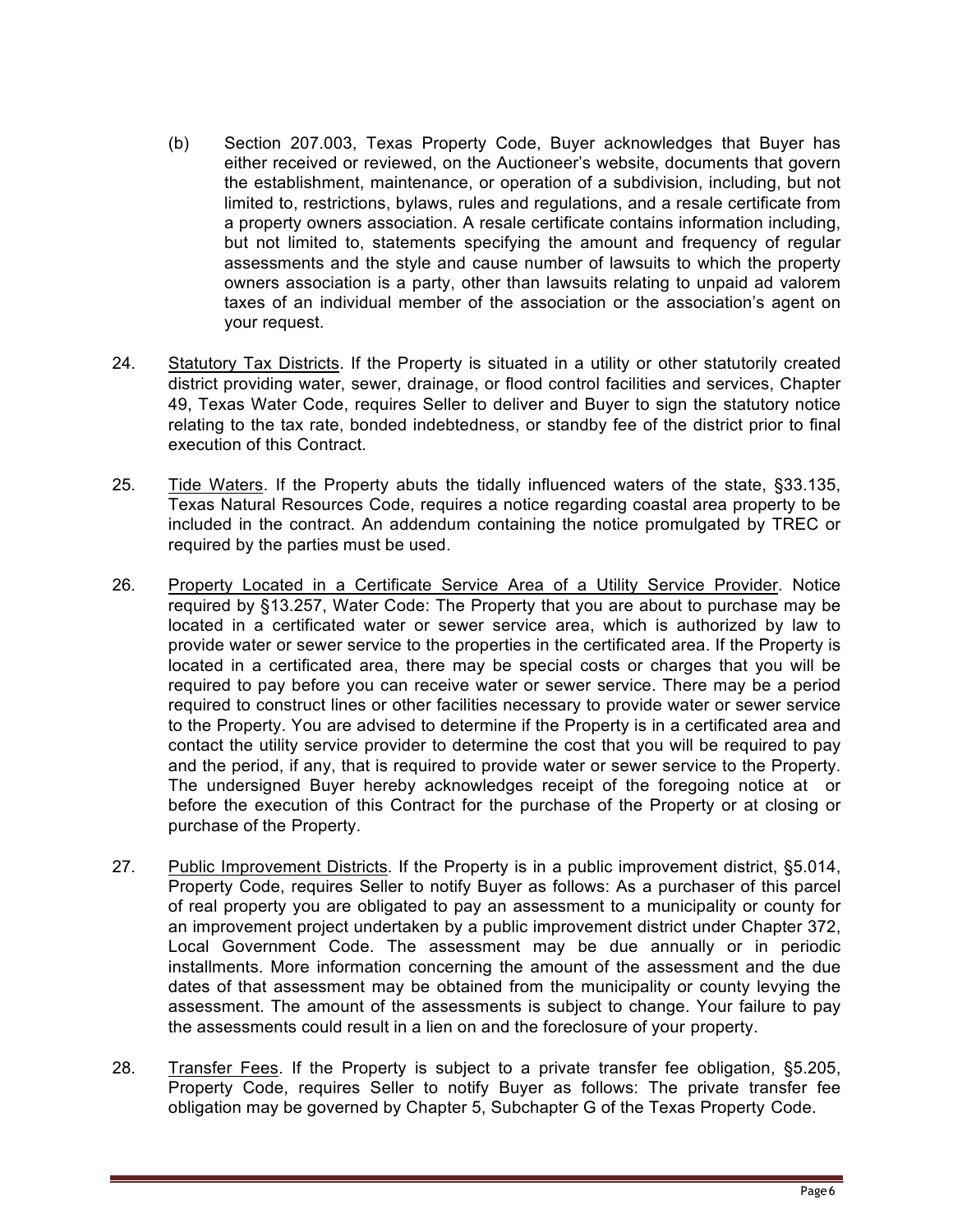- 29. Propane Gas System Service Area. If the Property is located in a propane gas system service area owned by a distribution system retailer, Seller must give Buyer written notice as required by §141.010, Texas Utilities Code. An addendum containing the notice approved by the TREC or required by the parties should be used.
- 30. Notice of Water Level Fluctuations. If the Property adjoins an impoundment of water, including a reservoir or lake, constructed and maintained under Chapter 11, Water Code, that has a storage capacity of at least 5,000 acre-feet at the impoundment's normal operating level, Seller hereby notifies Buyer: "The water level of the impoundment of water adjoining the Property fluctuates for various reasons, including as a result of: (1) an entity lawfully exercising its right to use the water stored in the impoundment; or (2) drought or flood conditions."
- 31. Environmental Matters. Buyer is advised that the presence of wetlands, toxic substances, including asbestos and wastes or other environmental hazards, or the presence of a threatened or endangered species or its habitat may affect Buyer's intended use of the Property.
- 32. Seller's Disclosure. Pursuant to §5.008, Texas Property Code, Buyer acknowledges receipt of the Seller's Disclosure Notice. The notice was given to Buyer because the law requires the notice be given to Buyer but Buyer acknowledges Buyer has not relied on any of the statements set forth in the notice. Buyer waives the right to have the Property inspected by a qualified inspector because Buyer is satisfied as to the condition of the Property.
- **33.** Examination of Property. **BUYER HAS EXAMINED THE PROPERTY TO BUYER'S COMPLETE SATISFACTION AND KNOWS ITS CONDITION. IN PURCHASING THE PROPERTY, BUYER RELIES ONLY ON BUYER'S EXAMINATION AND JUDGMENT, NOT ON THE REPRESENTATION OF SELLER OR ANY OTHER PERSON AS TO VALUE, FUTURE VALUE, CONDITION, SIZE, AGE, USE, ENVIRONMENTAL CONDITION, OR ANY OTHER MATTER. BUYER ACKNOWLEDGES THAT IN SELLING THE PROPERTY, SELLER MAKES NO WARRANTIES OTHER THAN TITLE. THE PROVISIONS OF THIS PARAGRAPH WILL SURVIVE THE CLOSING.**
- **34.** Property Condition. **BUYER IS PURCHASING THE PROPERTY ON AN "AS IS" BASIS, WITH ALL FAULTS AND PROBLEMS OF ANY KIND AND NATURE, KNOWN OR UNKNOWN, PATENT OR LATENT, OF A PHYSICAL, ENVIRONMENTAL, OR LEGAL CONCERN, OR OTHERWISE. THE PURCHASE PRICE REFLECTS THE EXISTING CONDITION OF THE PROPERTY AND ANY DAMAGE OR DETRIMENT BUYER MAY SUFFER BY REASON OF THE CONDITION OF THE PROPERTY IS FULLY COMPENSATED FOR BY THE PURCHASE PRICE. THE PROVISIONS OF THIS PARAGRAPH WILL SURVIVE THE CLOSING.**
- 35. Seller's Disclosure of Lead-Based Paint and Lead-Based Paint Hazards is required by federal law for a residential dwelling constructed prior to 1978.
- 36. 1031 Deferred Exchange.
	- (a) Buyer is aware that Seller may perform a 1031 Tax Deferred Exchange. Buyer agrees to cooperate in the exchange. Seller will hold Buyer harmless from all claims, liabilities, costs, or delays in time resulting from the exchange.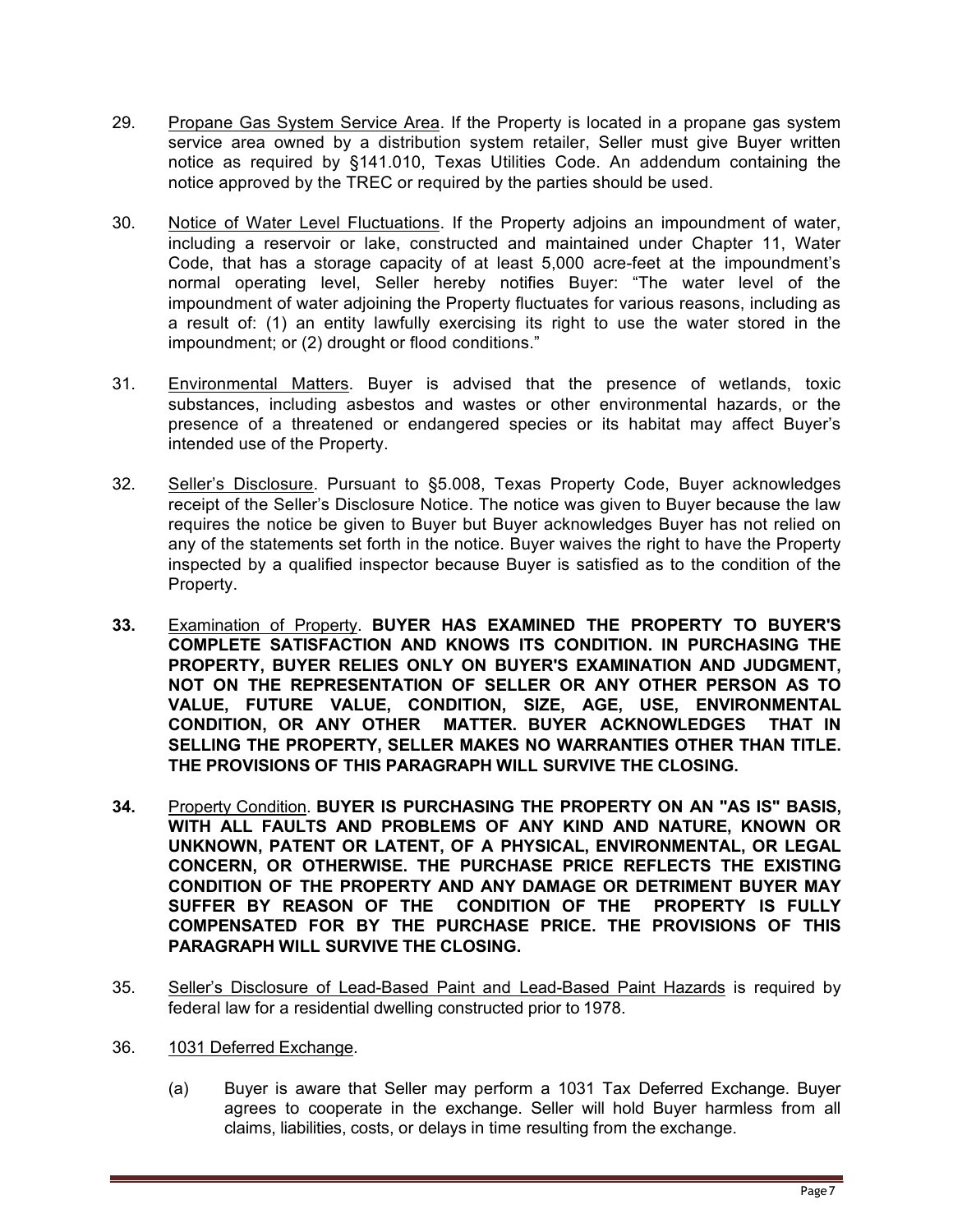- (b) Seller is aware that Buyer may perform a 1031 Tax Deferred Exchange. Seller agrees to cooperate in the exchange. Buyer will hold Seller harmless from all claims, liabilities, costs, or delays in time resulting from the exchange.
- 37. Possession. Possession of the Property will be delivered to Buyer at closing and funding.
- 38. Notices. All notices from one party to the other must be in writing and are effective when mailed to, hand delivered at, or transmitted by fax or electronic transmission to the party to receive it at the addresses set forth on the signature pages to thisContract.
- 39. Time. Time is of the essence of this Contract.
- 40. Mutual Understanding. Seller and Buyer have carefully read and understand the effect of this Contract. Each of the parties has either (i) had the assistance of separate counsel in carefully reviewing, discussing, and considering all the terms of this Contract or (ii) waived the right to consult with an attorney. This Contract will be construed as if prepared by both Seller and Buyer.
- 41. Mediation. Seller and Buyer shall submit in good faith to mediation before filing a lawsuit.
- 42. Attorney's Fees. Any party to this Contract or the Title Company who prevails in any legal proceeding brought under or with relation to this Contract or transaction will be additionally entitled to recover court costs and reasonable attorney's fees.
- 43. Agreement of Parties. This Contract contains the entire agreement of the parties and cannot be changed except by their written agreement. Addenda which are a part of this Contract are *(check all applicable boxes)*:

| Addendum for Property Subject to         |                                                             | Addendum for Property Located Seaward of the<br>Gulf Intracoastal Waterway |
|------------------------------------------|-------------------------------------------------------------|----------------------------------------------------------------------------|
| <b>Owners Association</b>                |                                                             | Addendum for Seller's Disclosure of Information                            |
| Addendum for Reservation of Oil, Gas and |                                                             | on Lead-Based Paint and Lead-Based Paint                                   |
|                                          |                                                             | Hazards as Required by Federal Law                                         |
| Addendum for Coastal Area Property       |                                                             | Addendum for Property in a Propane Gas                                     |
| Environmental Assessment, Threatened or  |                                                             | System Service Area                                                        |
| <b>Endangered Species and Wetlands</b>   |                                                             | Other (list):                                                              |
| Addendum                                 |                                                             |                                                                            |
|                                          | Mandatory Membership in a Property<br><b>Other Minerals</b> |                                                                            |

- 44. Non-Foreign Person Affidavit. At closing, Seller shall deliver to Buyer a duly executed affidavit stating (i) Seller's United States Taxpayer Identification Number for federal income tax purposes and (ii) that Seller is not a "foreign person" within the meaning of Section 1445, et seq., of the Internal Revenue Code.
- 45. Parties Bound. This Contract is binding upon and inures to the benefit of the parties hereto and their respective heirs, executors, administrators, legal representatives, successors, and assigns.
- 46. Counterparts. This Contract may be executed in one or more separate counterparts, each of which shall be deemed an original, but all of which together shall constitute one and the same instrument.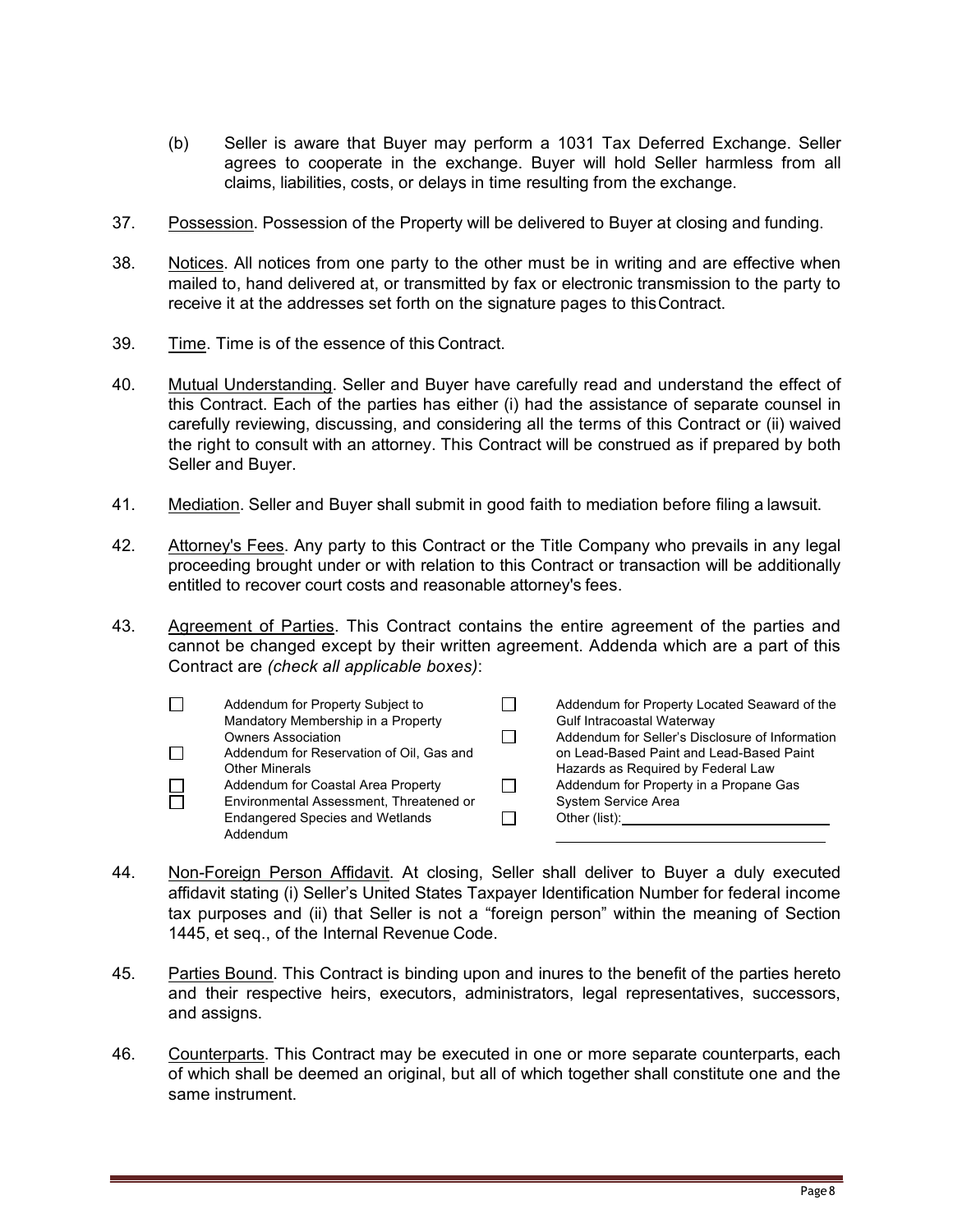- 47. Paragraph Headings. Paragraph headings are included only for convenience and are not to be used to construe any provision of this Contract.
- 48. Gender. Whenever the context requires, the singular includes the plural, the plural the singular, and the use of any gender includes all genders.

## **49.** Consult Your Attorney. **AUCTIONEER CANNOT GIVE LEGAL ADVICE. THIS IS A LEGALLY BINDING CONTRACT AND SHOULD BE READ VERY CAREFULLY. IF YOU DO NOT UNDERSTAND THE EFFECT OF THIS CONTRACT, CONSULT WITH YOUR ATTORNEY BEFORE SIGNING.**

50. No Warranty by Auctioneer. There is no warranty offered, expressed or implied, by Holub Real Estate & Gary Holub or Sellers for any property. All property is sold AS-IS, WHERE-IS, and with all faults and defects therein. ALL SALES ARE FINAL. All information provided is believed to be correct but NO warranty as such is either expressed or implied, including but not limited to the merchantability or fitness for a particular purpose. Bidder is solely responsible to determine condition, age, authenticity, value or any other determinative factor. Bidder inspection of the property prior to submitting a bid is strongly recommended. Auctioneer reserves the right to add or withdraw property from the auction. Auctioneer reserves the right to sell property absolute or with reserve, at Sellers discretion. The Seller does have the right to make the final bid and the Auctioneer does have the right to bid on behalf of the Seller. The auctioneer reserves the right to open the bid as the result of a tie bid or discrepancies in the bid.